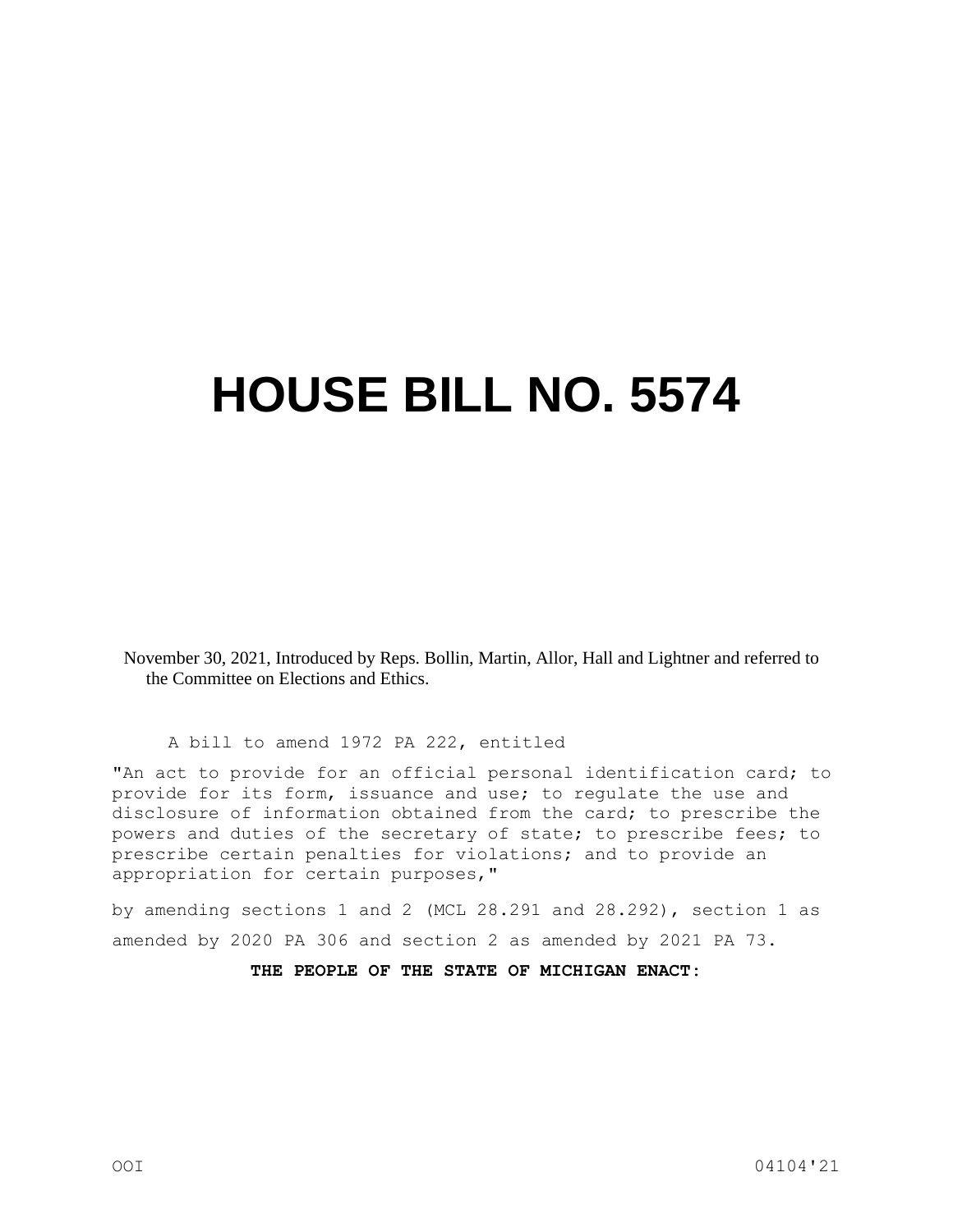Sec. 1. (1) An individual who is a resident of this state may apply to the secretary of state for an official state personal identification card. Upon application, the applicant shall supply a photographic identity document, a birth certificate or other nonphotographic identity document, and other sufficient documents as the secretary of state may require to verify the identity and citizenship of the applicant. If an applicant for an official state personal identification card is not a citizen of the United States, the applicant shall supply a photographic identity document and other sufficient documents to verify the identity of the applicant and the applicant's legal presence in the United States under subsection (5). The documents required under this subsection must include the applicant's full legal name, date of birth, address, and residency and demonstrate that the applicant is a citizen of the United States or is legally present in the United States. If the applicant's full legal name differs from the name of the applicant that appears on a document presented under this subsection, the applicant shall present documents to verify his or her current full legal name. An application for an official state personal identification card must be made in a manner prescribed by the secretary of state and must contain the applicant's full legal name, date of birth, residence address, height, sex, eye color, signature, intent to be an organ donor, other information required or permitted on the official state personal identification card and, only to the extent to comply with federal law, the applicant's Social Security number. **Beginning on the effective date of the amendatory act that added this sentence, the secretary of state shall capture the applicant's signature for a renewal or duplicate official state personal identification card. The signature captured**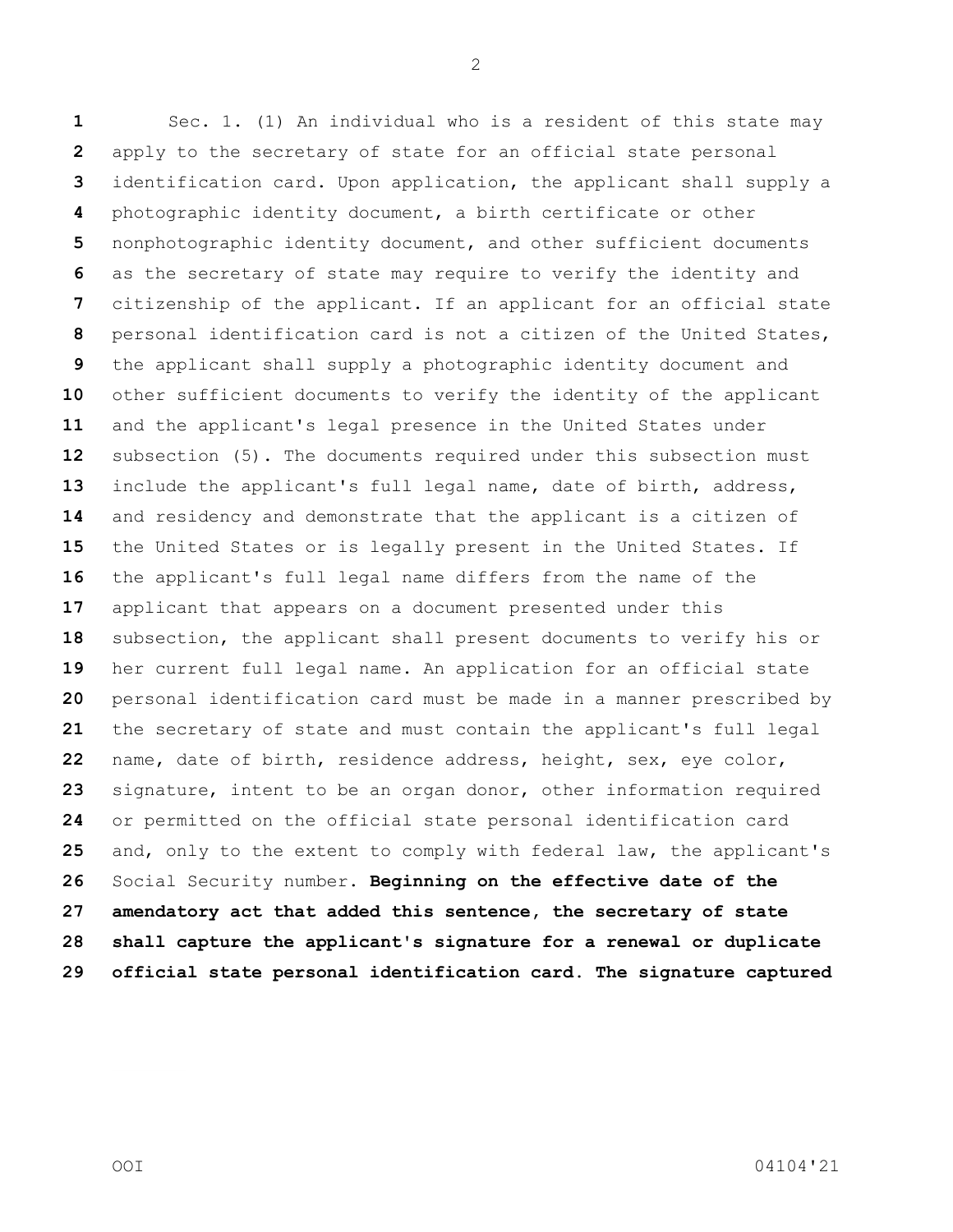**for a renewal or duplicate official state personal identification card must be used to replace the signature captured when the application for an official state personal identification card is made and be uploaded to the qualified voter file as required under section 509q of the Michigan election law, 1954 PA 116, MCL 168.509q.** The applicant may provide a mailing address if the applicant receives mail at an address different from his or her residence address. Beginning 180 days after the effective date of the amendatory act that added this sentence, **June 27, 2021,** if the applicant is a program participant in the address confidentiality program under the address confidentiality program act, **2020 PA 301, MCL 780.851 to 780.873,** he or she shall present to the secretary of state his or her participation card issued under the address confidentiality program act**, 2020 PA 301, MCL 780.851 to 780.873**. For automatic voter registration purposes under section 493a of the Michigan election law, 1954 PA 116, MCL 168.493a, an applicant for an official state personal identification card must indicate on the application or change of address application whether he or she is a citizen of the United States. An application must allow the applicant to indicate that the applicant declines to use the application as a voter registration application.

 (2) The secretary of state shall accept as 1 of the identification documents required under subsection (1) an identification card issued by the department of corrections to prisoners who are placed on parole or released from a correctional facility, containing the prisoner's legal name, photograph, and other information identifying the prisoner as provided in section 37(4) of the corrections code of 1953, 1953 PA 232, MCL 791.237. (3) The secretary of state shall have electronic access to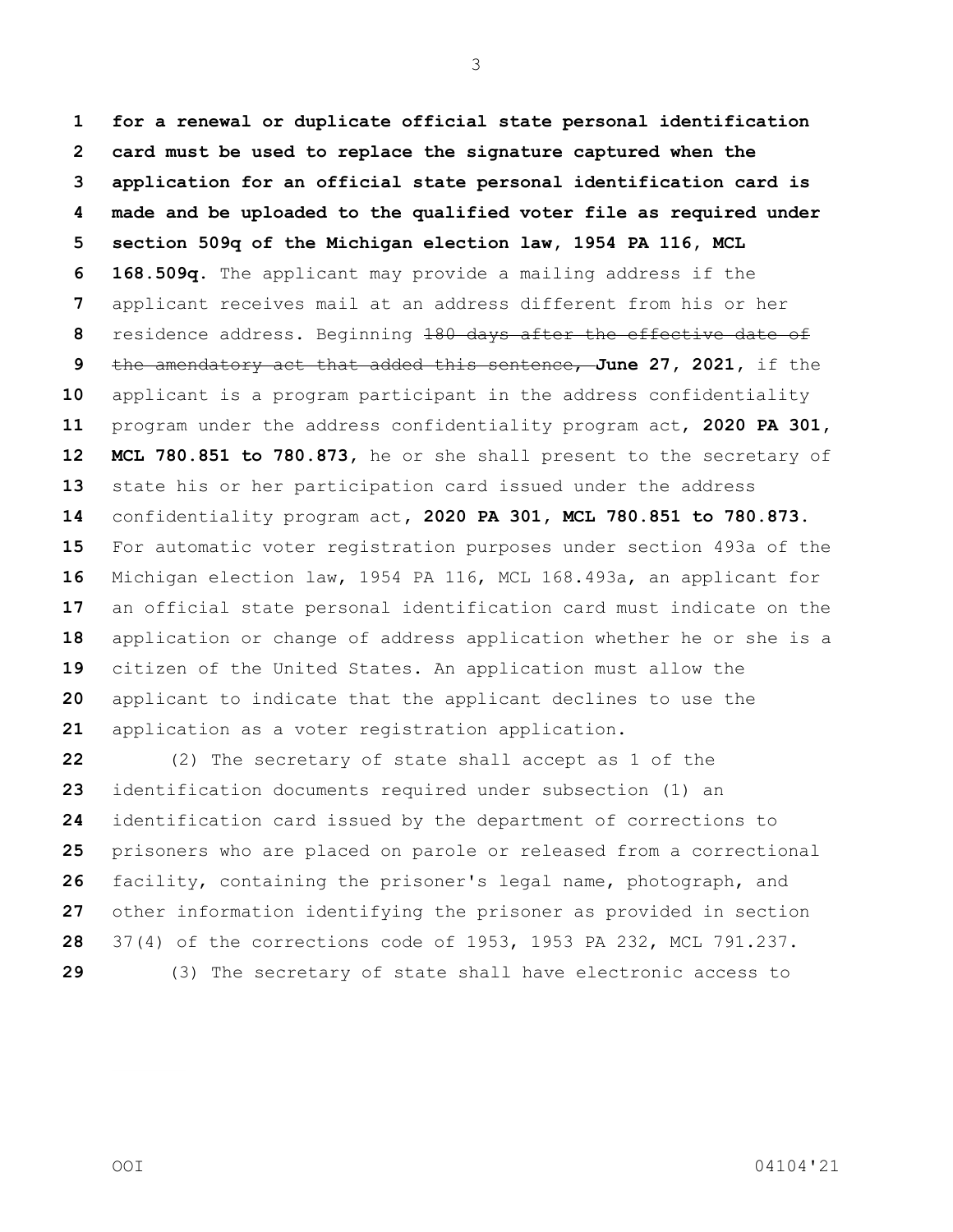prisoner information maintained by the department of corrections for the purpose of verifying the identity of a prisoner who applies for an official state identification card under subsection (1).

 (4) The secretary of state shall not issue an official state personal identification card to an individual who holds an operator's or chauffeur's license issued under the Michigan vehicle code, 1949 PA 300, MCL 257.1 to 257.923, unless the license has been suspended, revoked, or restricted.

 (5) If the applicant is not a citizen of the United States, the applicant shall provide, and the department shall verify, documents demonstrating his or her legal presence in the United States. Nothing in this act obligates this state to comply with title II of the real ID act of 2005, Public Law 109-13. The secretary of state may adopt rules under the administrative procedures act of 1969, 1969 PA 306, MCL 24.201 to 24.328, as are necessary for the administration of this subsection. A determination by the secretary of state that an applicant is not legally present in the United States may be appealed under section 631 of the revised judicature act of 1961, 1961 PA 236, MCL 600.631. The secretary of state shall not issue an official state personal identification card to an applicant described in this subsection for a term that exceeds the duration of the applicant's legal presence in the United States.

 (6) The secretary of state shall not disclose a Social Security number obtained under subsection (1) to another person except for use for 1 or more of the following purposes:

 (a) Compliance with 49 USC 31301 to 31317 and regulations and rules related to this act.

(b) To carry out the purposes of section 466(a) of the social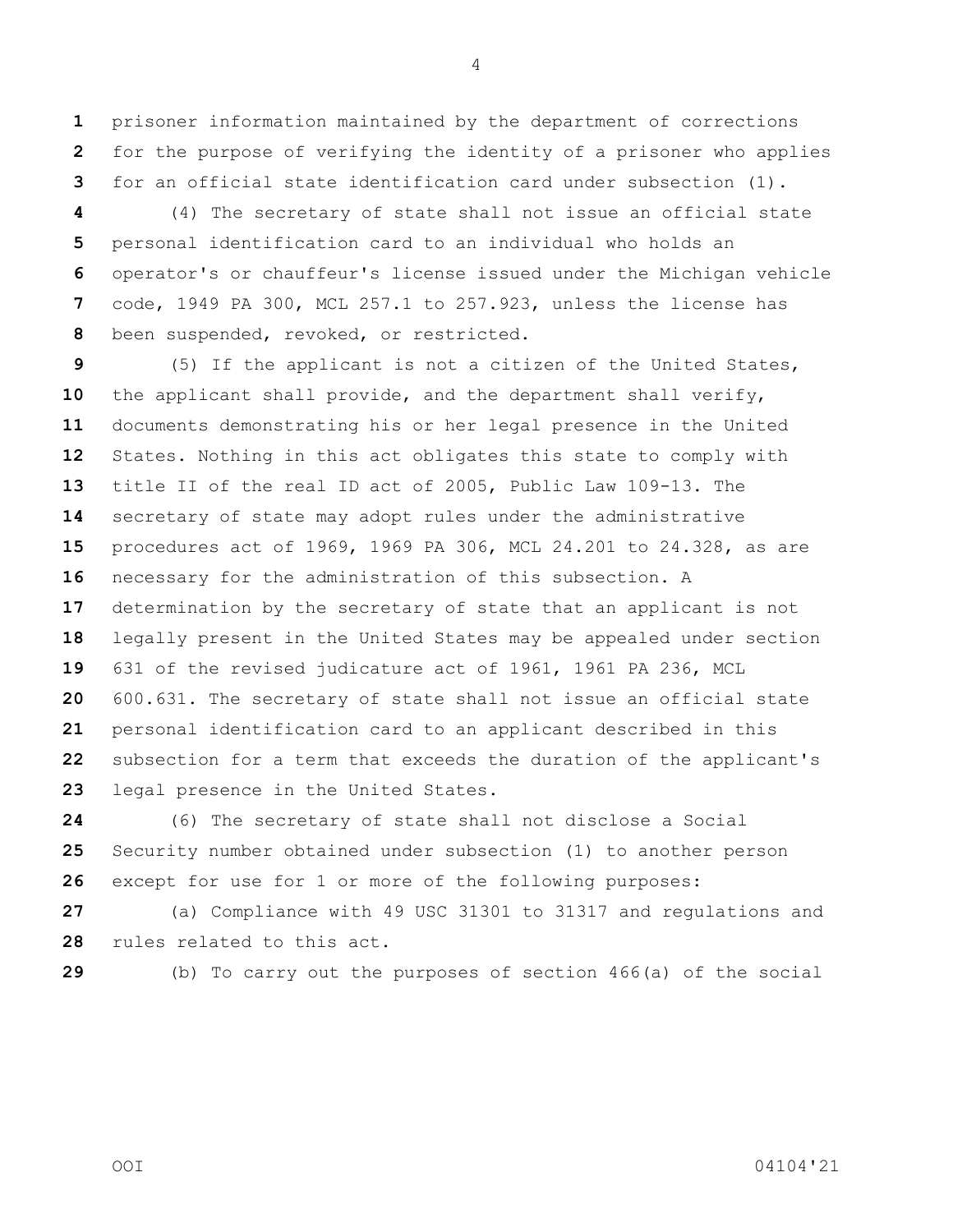security act, 42 USC 666, in connection with matters relating to paternity, child support, or overdue child support.

 (c) With **To** the department of health and human services, for comparison with vital records maintained by the department of health and human services under part 28 of the public health code, 1978 PA 368, MCL 333.2801 to 333.2899.

(d) As otherwise required by law.

 (7) The secretary of state shall not display an individual's Social Security number **or any part of an individual's Social Security number** on the individual's official state personal identification card.

 (8) A requirement under this section to include a Social Security number on an application does not apply to an applicant who demonstrates **that** he or she is exempt under law from obtaining 15 a Social Security number.

 (9) The secretary of state, with the approval of the state administrative board created under 1921 PA 2, MCL 17.1 to 17.3, may enter into agreements with the United States government to verify whether an applicant for an official state personal identification card under this section who is not a citizen of the United States is authorized under federal law to be present in the United States.

 (10) The secretary of state shall not issue an official state personal identification card to an individual holding an official state personal identification card issued by another state without confirmation that the individual is terminating or has terminated the official state personal identification card issued by the other state.

 (11) The secretary of state shall do all of the following: (a) Ensure the physical security of locations where official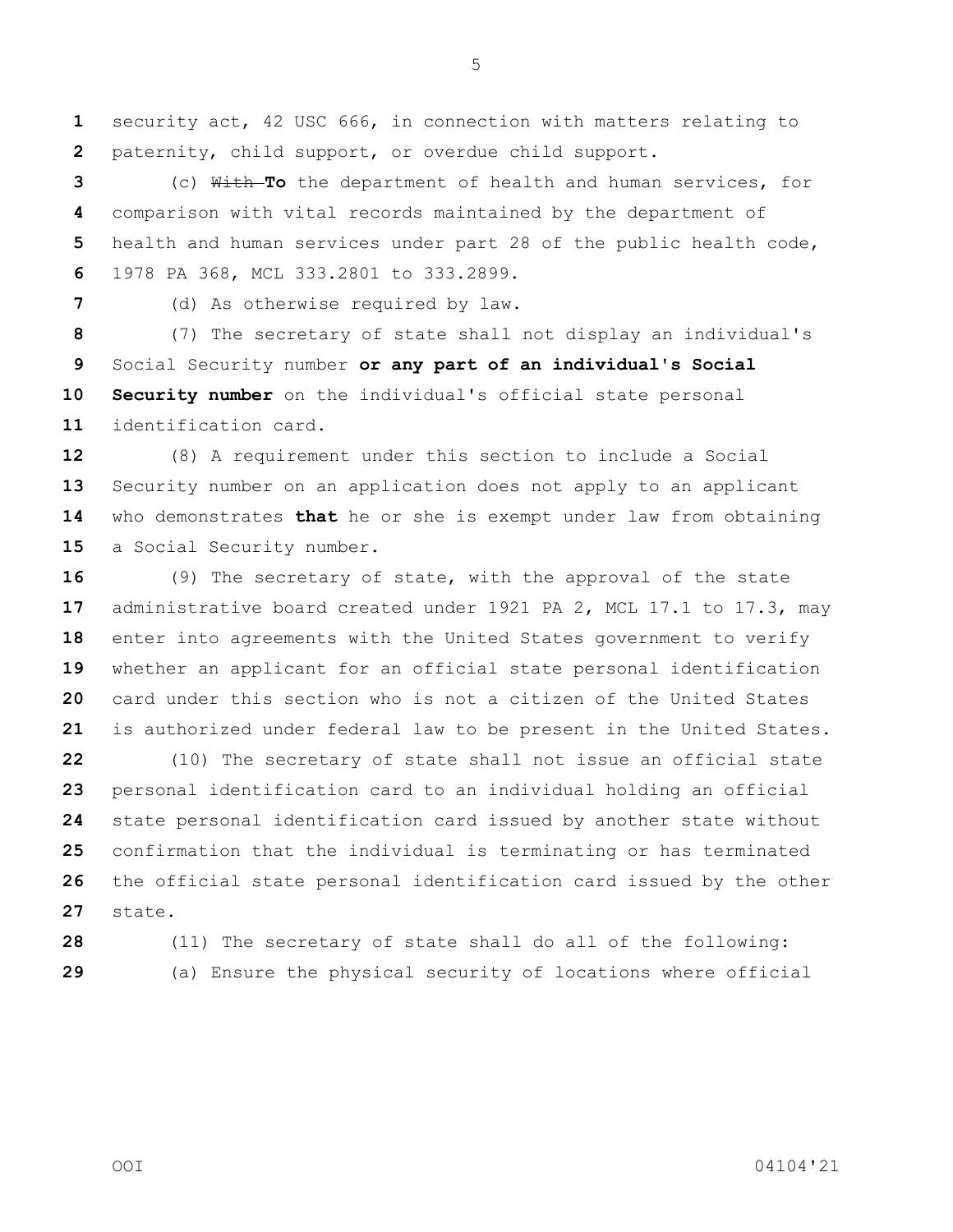state personal identification cards are produced and the security of document materials and papers from which official state personal identification cards are produced.

 (b) Subject each person authorized to manufacture or produce official state personal identification cards and each person who has the ability to affect the identity information that appears on official state personal identification cards to appropriate security clearance requirements. The security requirements of this subdivision and subdivision (a) may require that official state personal identification cards be manufactured or produced in this state.

 (c) Provide fraudulent document recognition programs to secretary of state employees engaged in the issuance of official state personal identification cards.

 (12) If an individual meets the requirements under subsection (13), beginning July 1, 2021, the secretary of state shall allow the individual to elect a communication impediment designation on the application maintained in the central file under section 7 or in another appropriate system that limits access to law enforcement that would allow law enforcement agencies of this state to view a communication impediment designation with an official state personal identification card.

 (13) An individual seeking an election for a communication impediment designation under subsection (12) shall provide the secretary of state a certification that meets all of the following:

 (a) Is signed by a physician, physician assistant, certified nurse practitioner, or physical therapist licensed to practice in this state.

(b) Identifies the individual for whom the communication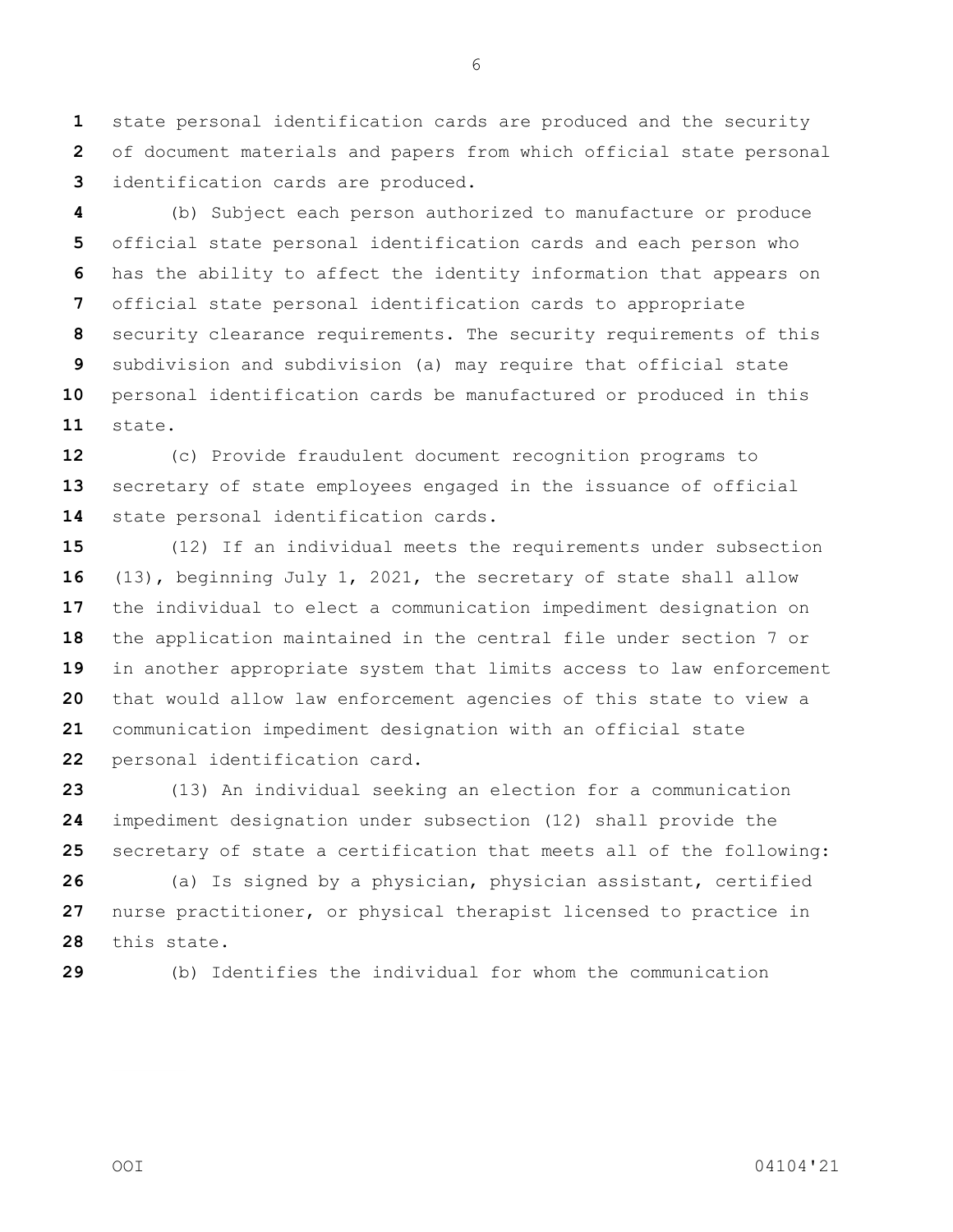impediment designation is being elected.

 (c) Attests to the nature of the health condition that may impede communication.

 (14) The secretary of state shall not display an individual's communication impediment designation on the individual's official state personal identification card.

 (15) A person who intentionally makes a false statement of material fact or commits or attempts to commit a deception or fraud on a statement described under subsection (13) is guilty of a misdemeanor punishable by imprisonment for not more than 30 days or a fine of not more than \$500.00, or both.

 (16) Subject to subsection (17), the secretary of state may cancel or revoke a communication impediment designation elected and maintained under this section if either of the following circumstances applies:

 (a) The secretary of state determines that a communication impediment designation was fraudulently or erroneously elected.

 (b) The secretary of state determines the communication impediment designation was abused during a traffic stop.

 (17) The secretary of state shall provide an individual notice and an opportunity to be heard before canceling or revoking a communication impediment designation under subsection (16).

 (18) As used in this section, "communication impediment" means an individual has a health condition that may impede communication with a police officer, including, but not limited to, **any of** the following:

(a) Deafness or hearing loss.

(b) An autism spectrum disorder.

Sec. 2. (1) An official state personal identification card

OOI 04104'21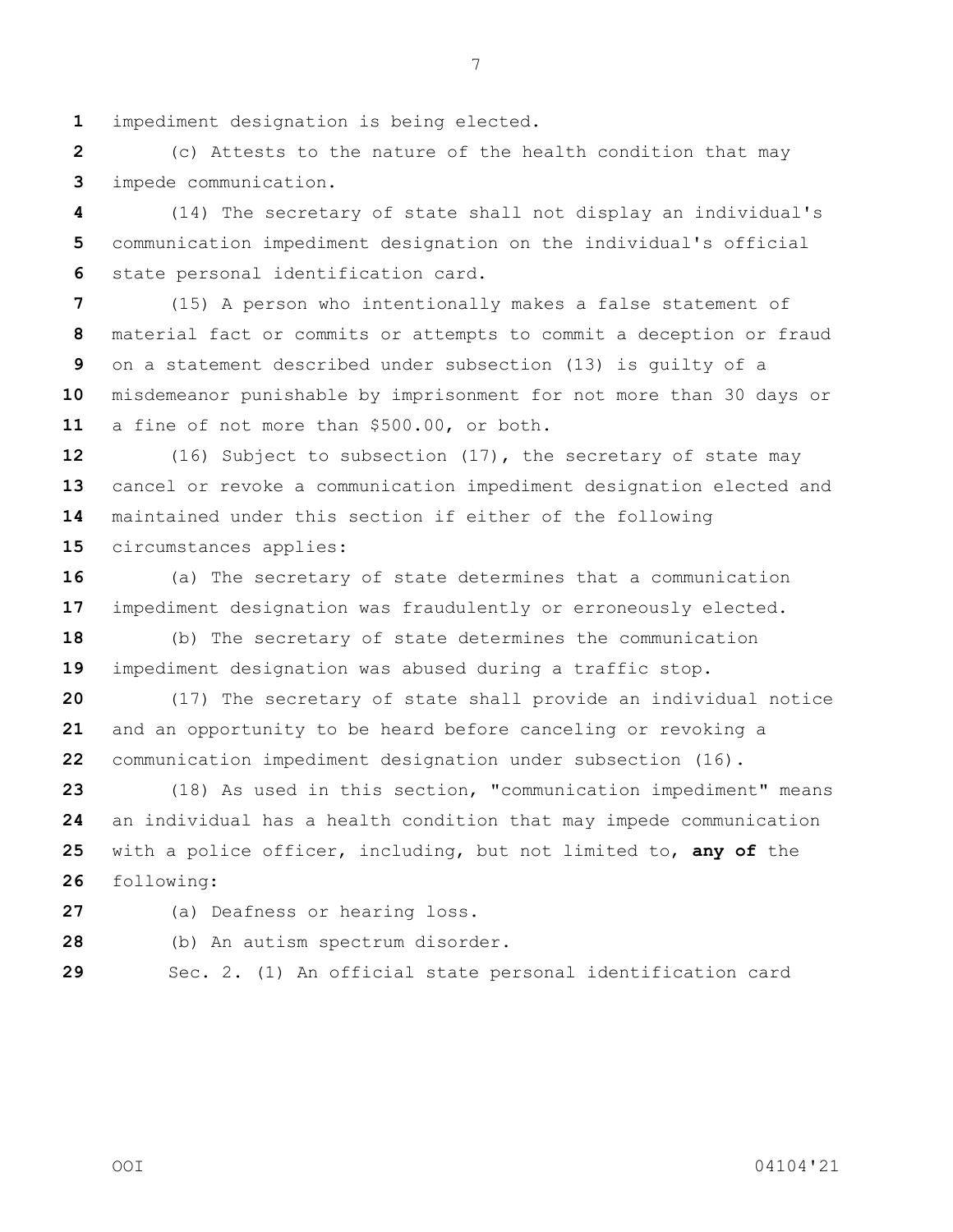must contain the following:

 (a) An identification number permanently assigned to the individual to whom the card is issued.

 (b) Except as provided in section 2a, the full legal name, date of birth, sex, residence address, height, weight, eye color, digital photographic image, signature of or verification and certification by the applicant, as determined by the secretary of state, and expiration date of the official state personal identification card. If an official state personal identification card is issued to an individual described in section 1(5) who has temporary lawful status, the official state personal identification card must be issued in compliance with 6 CFR 37.21 or in compliance with the process established to comply with 6 CFR 37.71 by the secretary of state. As used in this subdivision, "temporary lawful status" means that term as defined in 6 CFR 37.3.

 (c) An indication that the identification card contains 1 or more of the following:

(*i*) The blood type of the individual.

(*ii*) Immunization data of the individual.

(*iii*) Medication data of the individual.

(*iv*) A statement that the individual is deaf.

 (d) In the case of a holder of an official state personal identification card who has indicated his or her wish to participate in the anatomical gift donor registry under part 101 of the public health code, 1978 PA 368, MCL 333.10101 to 333.10123, a heart insignia on the front of the official state personal identification card. (e) If requested by an individual who is a veteran**,** as that

term is defined in section 1 of 1965 PA 190, MCL 35.61, a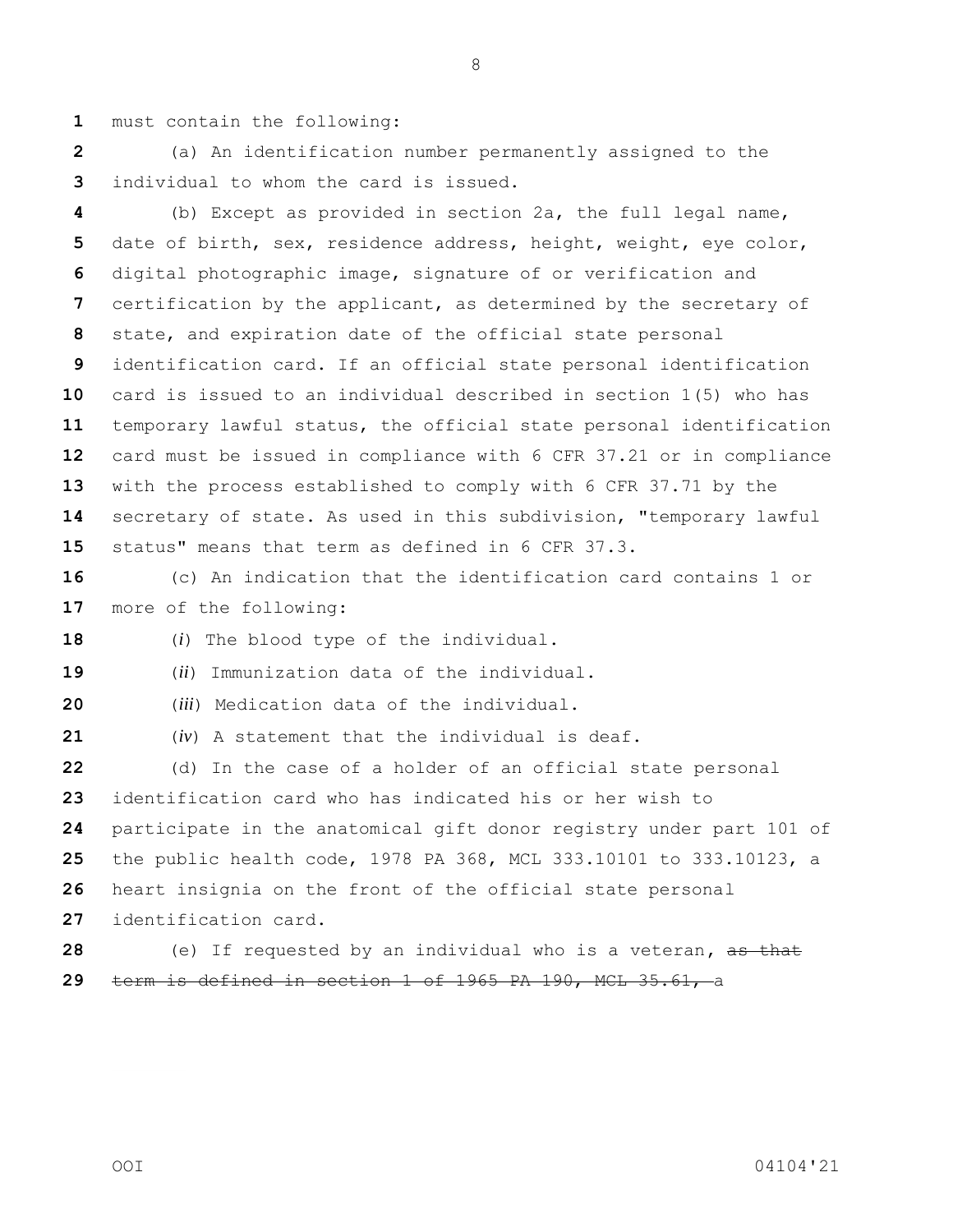designation that the individual is a veteran. The designation must be in a style and format considered appropriate by the secretary of state. The secretary of state shall require proof of discharge or separation of service from the armed forces of this state, another state, or the United States, and the nature of that discharge, for the purposes of verifying an individual's status as a veteran under this subdivision. The secretary of state shall consult with the department of military and veterans affairs in determining the proof that must be required to identify an individual's status as a veteran for the purposes of this subsection. The secretary of state may provide the department of military and veterans affairs and agencies of the counties of this state that provide veteran services with information provided by an applicant under this subsection for the purpose of veterans' benefits eligibility referral.

 (f) Physical security features designed to prevent tampering, counterfeiting, or duplication of the official state personal identification card for fraudulent purposes.

 (2) In conjunction with the application for an official state personal identification card, the secretary of state shall do all of the following:

(a) Provide the applicant with all of the following:

 (*i*) Information explaining the applicant's right to make an anatomical gift in the event of death under part 101 of the public health code, 1978 PA 368, MCL 333.10101 to 333.10123, and in accordance with this section.

 (*ii*) Information describing the donor registry program maintained by Michigan's federally designated organ procurement organization or its successor organization under section 10120 of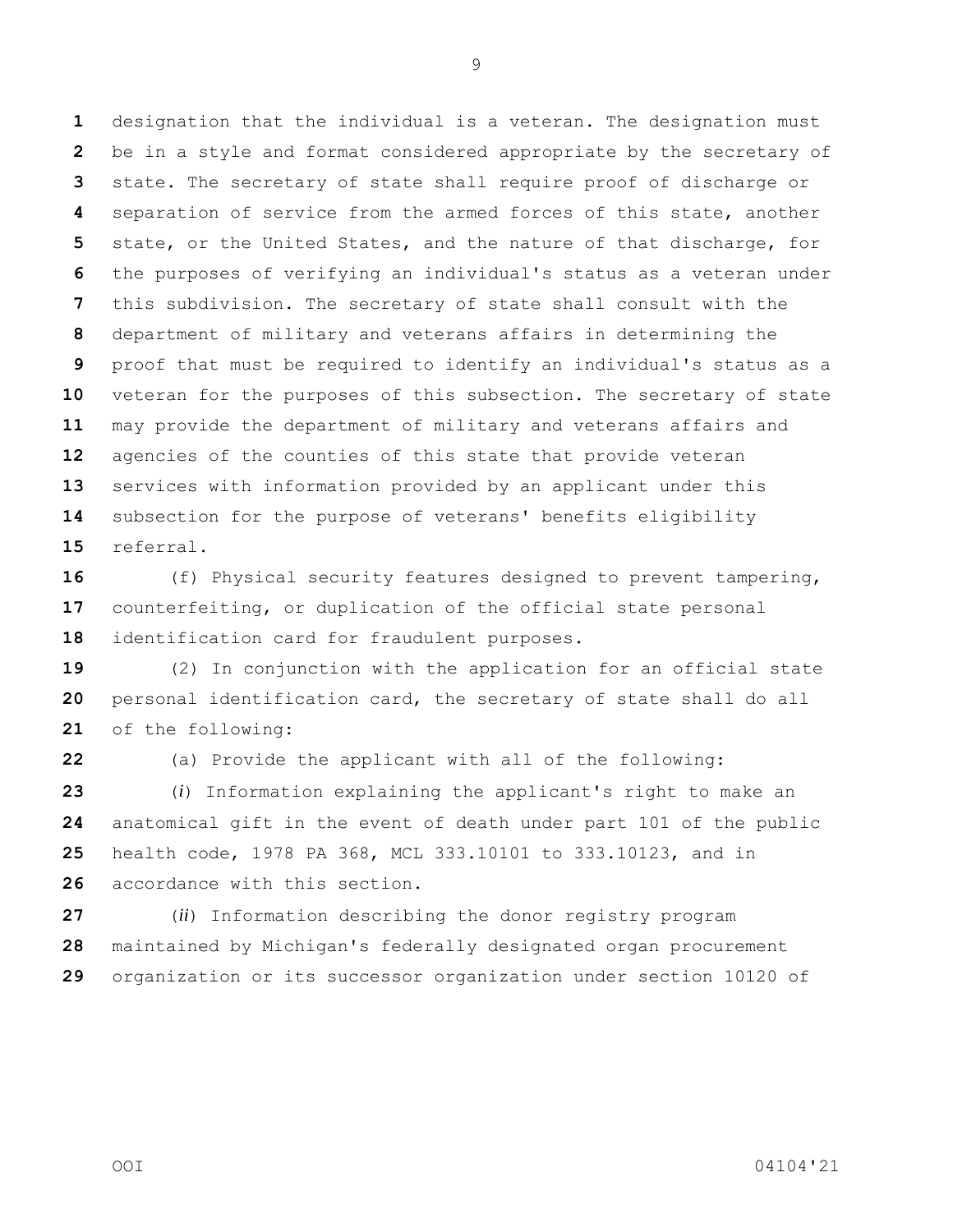the public health code, 1978 PA 368, MCL 333.10120. The information required under this subparagraph must include the address and telephone number of Michigan's federally designated organ procurement organization or its successor organization as described in section 10120 of the public health code, 1978 PA 368, MCL 333.10120.

 (*iii*) Information giving the applicant the opportunity to have his or her name placed on the registry described in subparagraph (*ii*).

 (b) Provide the applicant with the opportunity to specify on his or her official state personal identification card that he or she is willing to make an anatomical gift in the event of death under part 101 of the public health code, 1978 PA 368, MCL 333.10101 to 333.10123, and in accordance with this section.

 (c) Inform the applicant that, if he or she indicates to the secretary of state under this section a willingness to have his or her name placed on the donor registry described in subdivision (a)(*ii*), the secretary of state will mark the applicant's record for 19 the donor registry.

 (3) The secretary of state may fulfill the requirements of subsection (2) by 1 or more of the following methods:

 (a) Providing printed material enclosed with a mailed notice for the issuance or renewal of an official state personal identification card.

 (b) Providing printed material to an applicant who personally appears at a secretary of state branch office.

 (c) Through electronic information transmittals for applications processed by electronic means.

(4) The secretary of state shall prescribe the form of the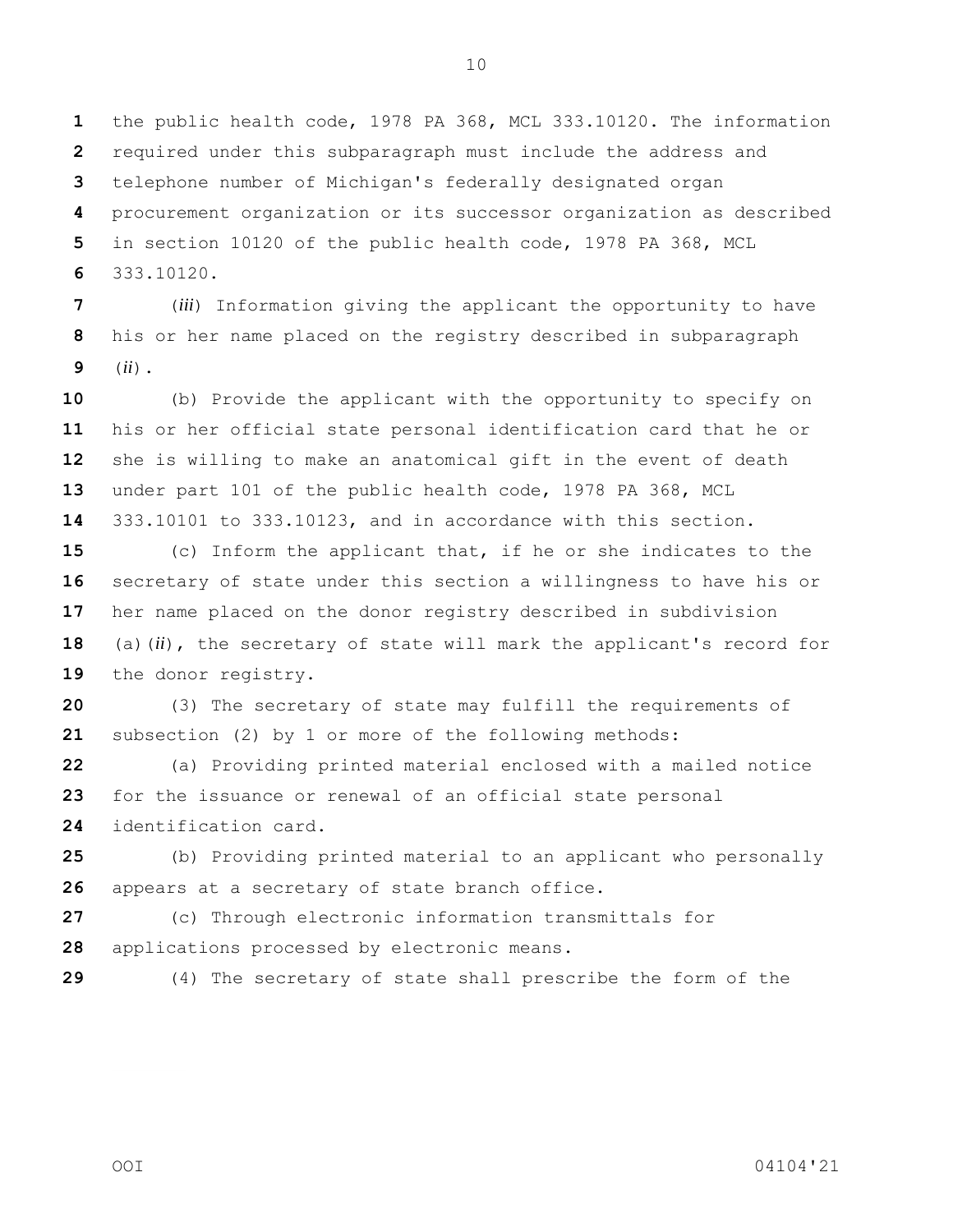official state personal identification card. The secretary of state shall designate a space on the official state personal identification card where the applicant may place a sticker or decal of a uniform size as the secretary may specify to indicate that the cardholder carries a separate emergency medical information card. The sticker or decal may be provided by any person, hospital, school, medical group, or association interested in assisting in implementing the emergency medical information card, but must meet the specifications of the secretary of state. The sticker or decal also may be used to indicate that the cardholder has designated 1 or more patient advocates in accordance with section 5506 of the estates and protected individuals code, 1998 PA 386, MCL 700.5506. The emergency medical information card, carried separately by the cardholder, may contain the information described in subsection (2)(c), information concerning the cardholder's patient advocate designation, other emergency medical information, or an indication as to where the cardholder has stored or registered emergency medical information. An original official state personal identification card or the renewal of an existing official state personal identification card issued to an individual less than 21 years of age must be portrait or vertical in form, and an official state personal identification card issued to an individual 21 years of age or over must be landscape or horizontal in form. Except as otherwise required in this act, other information required on the official state personal identification card under this act may appear on the official state personal identification card in a form prescribed by the secretary of state. (5) The official state personal identification card must not contain a fingerprint or finger image of the applicant.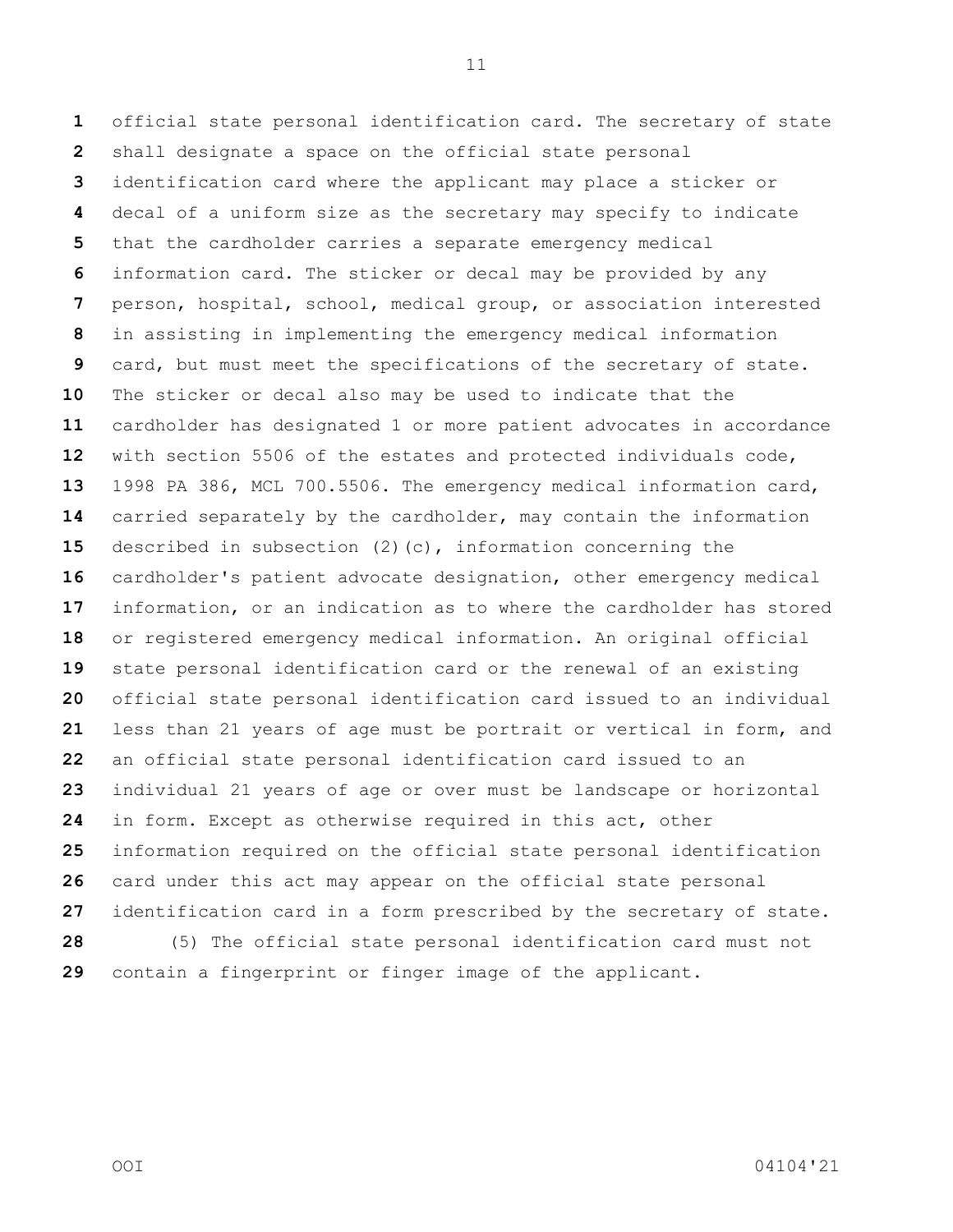(6) Except as provided in this subsection, the secretary of state shall retain and use an individual's digital photographic image and signature described in subsection (1)(b) only for programs administered by the secretary of state as specifically authorized by law. An individual's digital photographic image or signature must only be used as follows:

 (a) By a federal, state, or local governmental agency for a law enforcement purpose authorized by law.

 (b) By the secretary of state for a use specifically 10 authorized by law.

 (c) By the secretary of state for forwarding to the department of state police the images of individuals required to be registered under the sex offenders registration act, 1994 PA 295, MCL 28.721 to 28.730, upon the department of state police providing the secretary of state an updated list of those individuals.

 (d) By the secretary of state for forwarding to the department of state police a digitized photograph taken of the applicant for an official state personal identification card for use as provided in section 5c of 1927 PA 372, MCL 28.425c.

 (e) By the secretary of state for forwarding to the department of licensing and regulatory affairs the images of applicants for an official state registry identification card issued under section 6 of the Michigan Medical Marihuana Act, 2008 IL 1, MCL 333.26426, if the department of licensing and regulatory affairs promulgates rules requiring a photograph as a design element for an official state registry identification card.

 (f) As necessary to comply with a law of this state or the United States.

(7) If an individual presents evidence of statutory blindness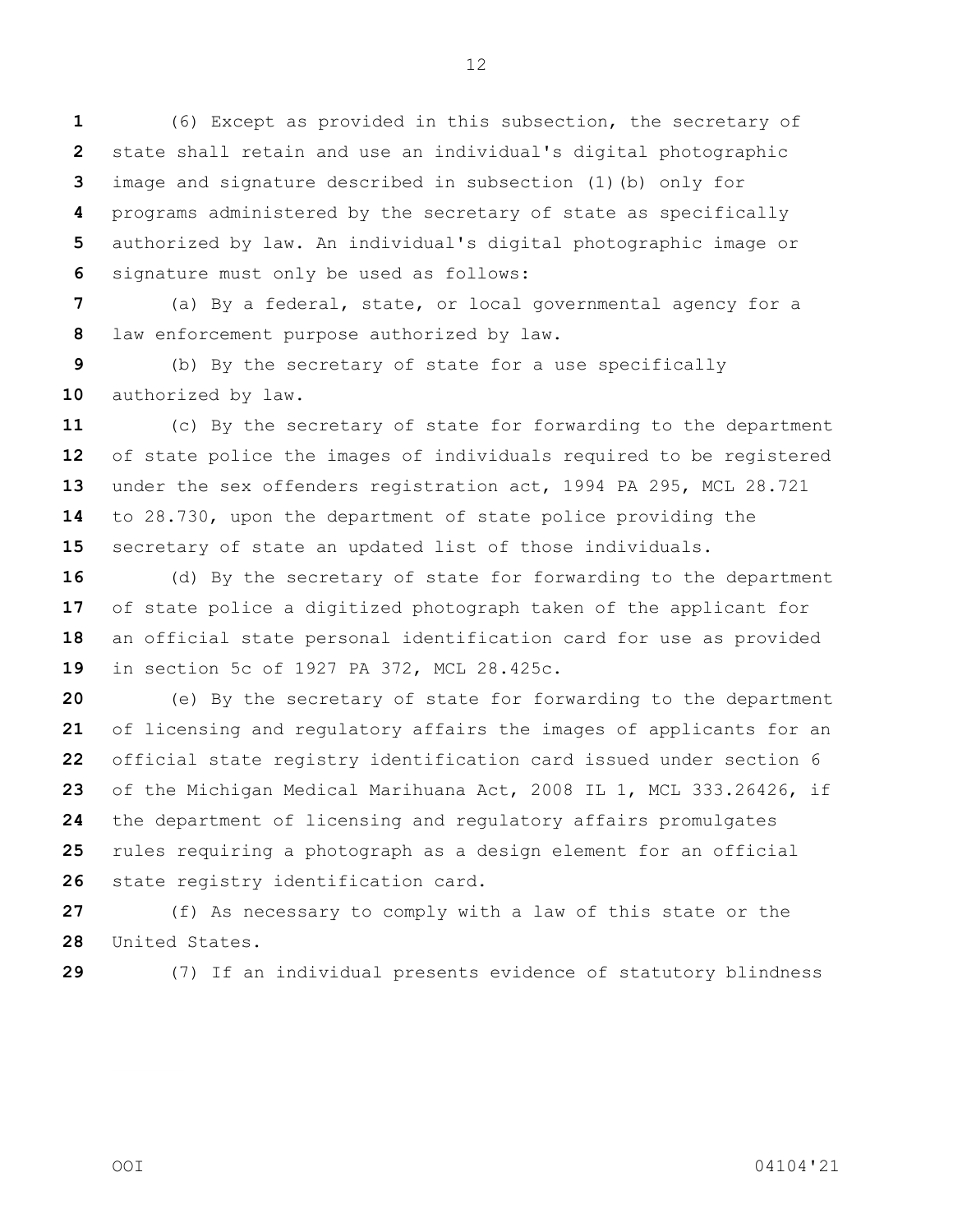as provided in 1978 PA 260, MCL 393.351 to 393.368, and is issued or is the holder of an official state personal identification card, the secretary of state shall mark the individual's official state personal identification card in a manner that clearly indicates that the cardholder is legally blind.

 (8) The secretary of state shall maintain a record of an individual who indicates a willingness to have his or her name placed on the donor registry described in subsection (2)(a)(*ii*). Information about an individual's indication of a willingness to have his or her name placed on the donor registry that is obtained by the secretary of state and forwarded under this section is exempt from disclosure under section 13(1)(d) of the freedom of information act, 1976 PA 442, MCL 15.243. As required in section 10120 of the public health code, 1978 PA 368, MCL 333.10120, the secretary of state shall establish and maintain the donor registry in a manner that complies with that section and that provides electronic access, including, but not limited to, the transfer of data to this state's federally designated organ procurement organization or its successor organization, tissue banks, and eye banks.

 (9) An official state personal identification card may contain an identifier for voter registration purposes.

 (10) An official state personal identification card must contain information appearing in electronic or machine-readable codes needed to conduct a transaction with the secretary of state. The information must be limited to the information described in subsection (1)(a) and (b) except for the individual's digital photographic image and signature or verification and certification, state of issuance, and other information necessary for use with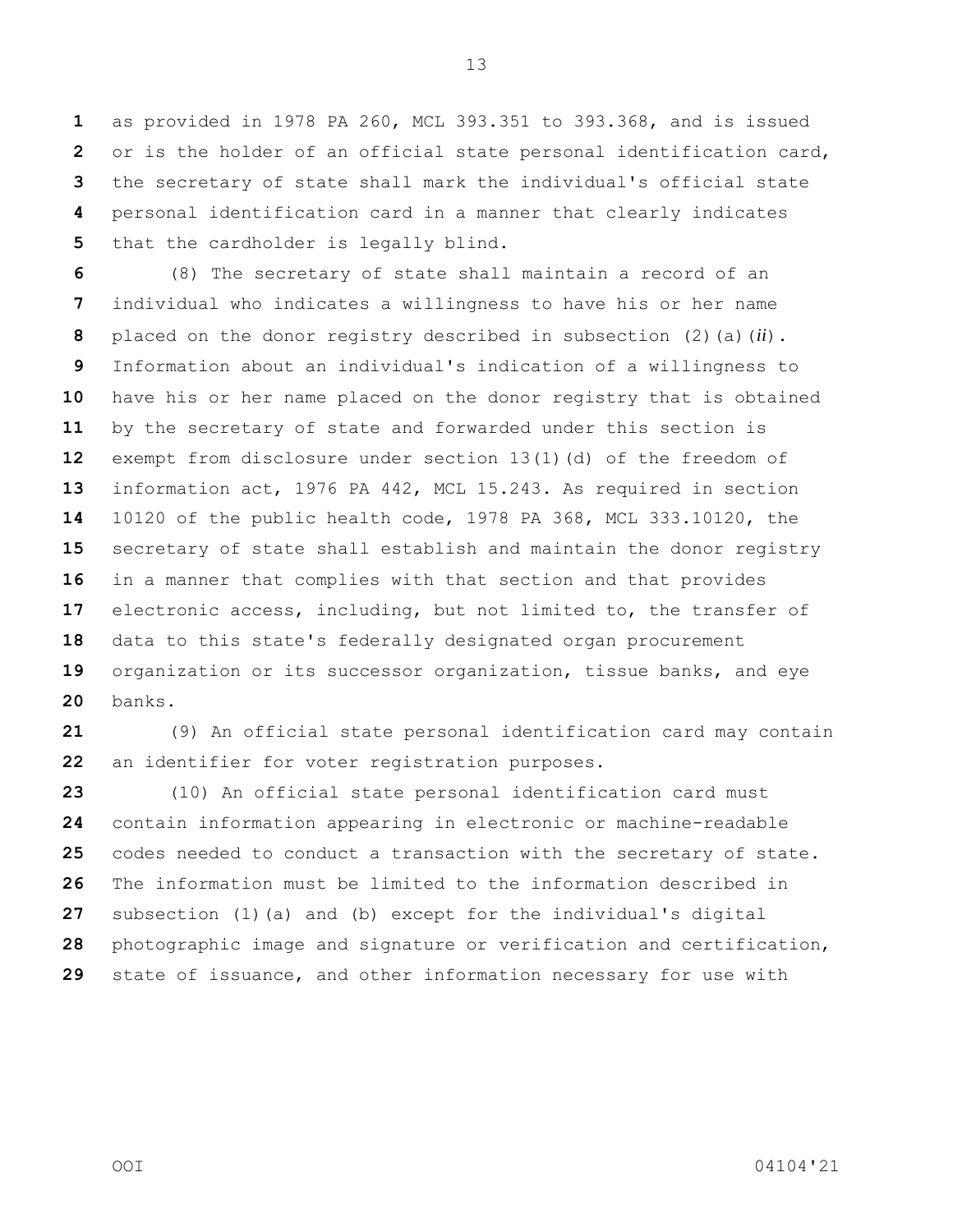electronic devices, machine readers, or automatic teller machines and must not contain the individual's driving record or other personal identifier. The official state personal identification card must identify the encoded information.

 (11) An official state personal identification card must be issued only upon authorization of the secretary of state, and must be manufactured in a manner to prohibit as nearly as possible the ability to reproduce, alter, counterfeit, forge, or duplicate the official state personal identification card without ready detection.

 (12) Except as otherwise provided in this act, an applicant shall pay a fee of \$10.00 to the secretary of state for each original or renewal official state personal identification card issued. The secretary of state shall not assess a late renewal fee for an official state personal identification card that expires on or after March 1, 2020 and is renewed before March 31, 2021. The secretary of state shall not assess a late renewal fee for an official state personal identification card that expires after March 31, 2021 but before August 1, 2021 and is renewed within 120 days after the date of the expiration. The secretary of state shall, upon an applicant's request, reimburse a late renewal fee assessed and collected for an official state personal identification card that expires after March 31, 2021 but before August 1, 2021 and is renewed within 120 days after the date of the expiration of the official state personal identification card. The department of treasury shall deposit the fees received and collected under this section in the state treasury to the credit of the general fund. The legislature shall appropriate the fees credited to the general fund under this act to the secretary of

OOI 04104'21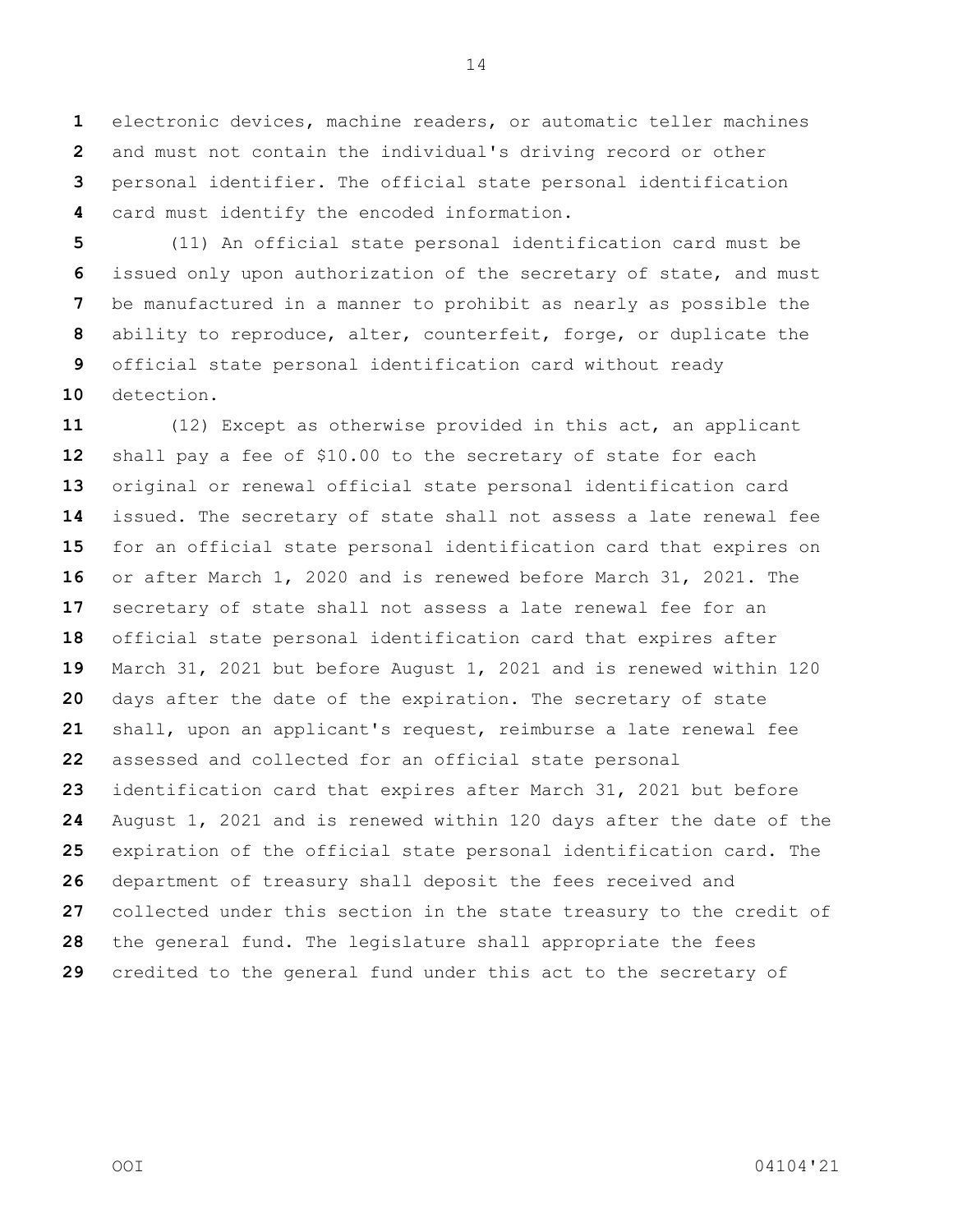state for the administration of this act. Appropriations from the Michigan transportation fund created under section 10 of 1951 PA 51, MCL 247.660, must not be used to compensate the secretary of state for costs incurred and services performed under this section.

 (13) An original or renewal official state personal identification card expires on the birthday of the individual to whom it is issued in the fourth year following the date of issuance or on the date the individual is no longer considered to be legally present in the United States under section 1, whichever is earlier. The secretary of state shall not issue an official state personal identification card under this act for a period greater than 4 years. Except as provided in this subsection, the secretary of state may issue a renewal official state personal identification card for 1 additional 4-year period**,** or beginning on July 1, 2021, 15 for 2 additional 4-year periods, by mail or by other methods prescribed by the secretary of state. The secretary of state shall require renewal in person by an individual required under section 5a of the sex offenders registration act, 1994 PA 295, MCL 28.725a, to maintain a valid operator's or chauffeur's license or official state personal identification card.

 (14) The secretary of state shall waive the fee under this section if the applicant is any of the following:

(a) An individual 65 years of age or older.

 (b) An individual who has had his or her operator's or chauffeur's license suspended, revoked, or denied under the Michigan vehicle code, 1949 PA 300, MCL 257.1 to 257.923, because of a mental or physical infirmity or disability.

 (c) An individual who presents evidence of statutory blindness as provided in 1978 PA 260, MCL 393.351 to 393.368.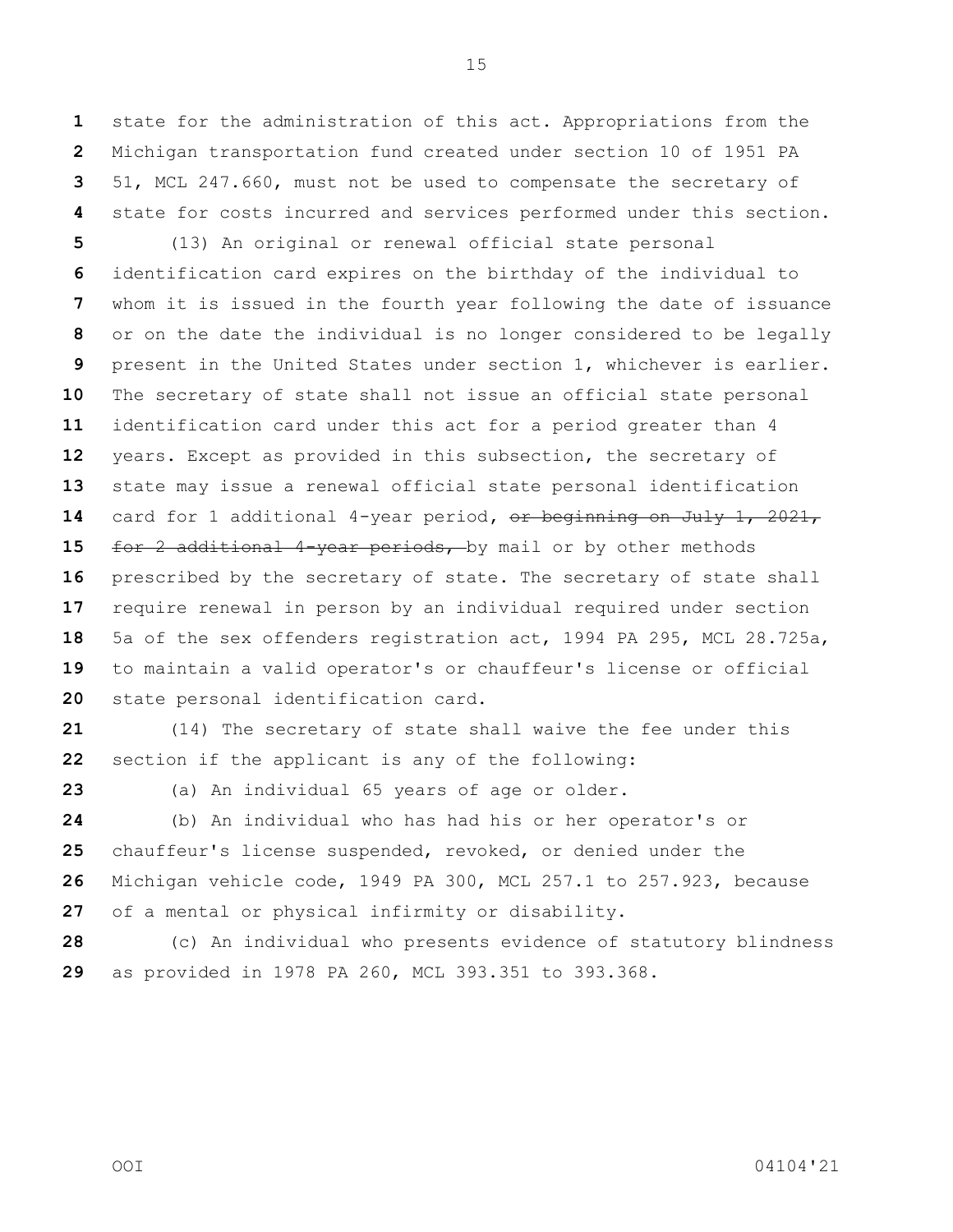(d) An individual who presents evidence of 1 or more of the following:

 (*i*) A notice of case action from the department of health and human services indicating that the individual is a participant in 1 or both of the following programs and is making his or her application for an official state personal identification card during a period in which he or she is receiving benefits:

(A) The family independence program.

(B) The state disability assistance program.

 (*ii*) A United States Social Security Administration benefit award letter indicating the applicant is currently receiving payments under the federal supplemental security income program as that term is defined in section 57 of the social welfare act, 1939 PA 280, MCL 400.57, or the Social Security disability income program.

 (*iii*) A United States Social Security Administration benefit verification letter indicating the applicant is currently receiving payments under the federal supplemental security income program as that term is defined in section 57 of the social welfare act, 1939 PA 280, MCL 400.57, or the Social Security disability income program.

 (e) An individual who decides to add or remove a heart insignia described in subsection (1)(d).

 (f) An individual who is a veteran**.** as that term is defined in section 1 of 1965 PA 190, MCL 35.61. The secretary of state shall require an individual who seeks a waiver of the fee under this subdivision to provide the secretary of state the same documentation required for a veteran designation under subsection (1)(e) before granting the fee waiver.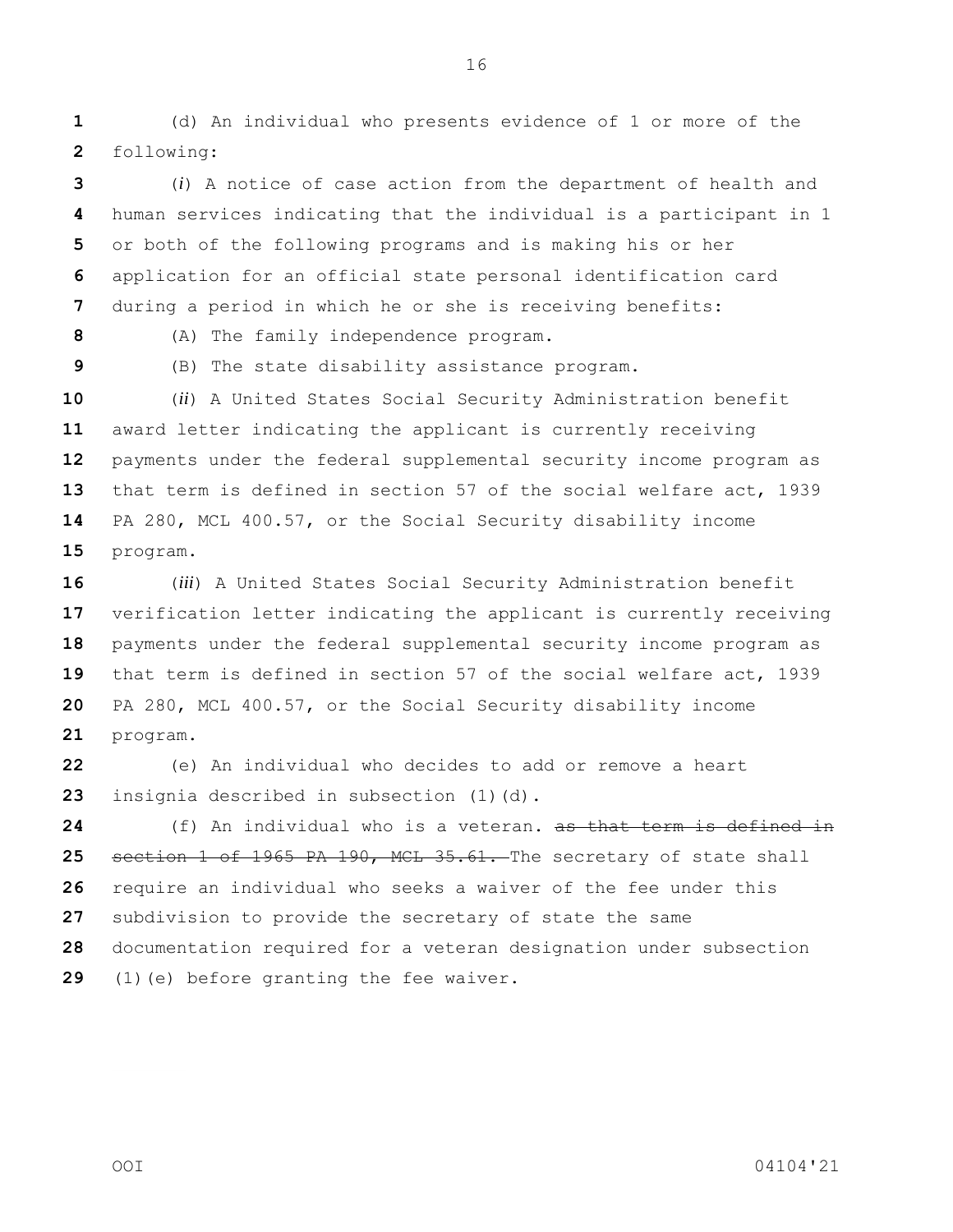(g) An individual who presents both of the following:

 (*i*) A homeless verification letter that states that the individual meets the definition of category 1 homeless as that term is defined by the United States Department of Housing and Urban Development. A letter provided as evidence under this subparagraph must be submitted on the official letterhead of a public service agency. The secretary of state may verify the information contained in the letter with the agency of issuance before issuing an official state personal identification card.

 (*ii*) A photo identification card generated from the United States Department of Housing and Urban Development Homeless Management Information System.

 (15) An individual who has been issued an official state personal identification card shall apply for a renewal official state personal identification card if the individual changes his or her name.

 (16) An individual who has been issued an official state personal identification card shall apply for a corrected identification card if he or she changes his or her residence address. The secretary of state may correct the address on an official state personal identification card by a method prescribed by the secretary of state. A fee must not be charged for a change of residence address.

 (17) An individual who has been issued an official state personal identification card may apply for a renewal official state personal identification card for 1 or more of the following reasons:

 (a) The individual wants to change any information on the official state personal identification card.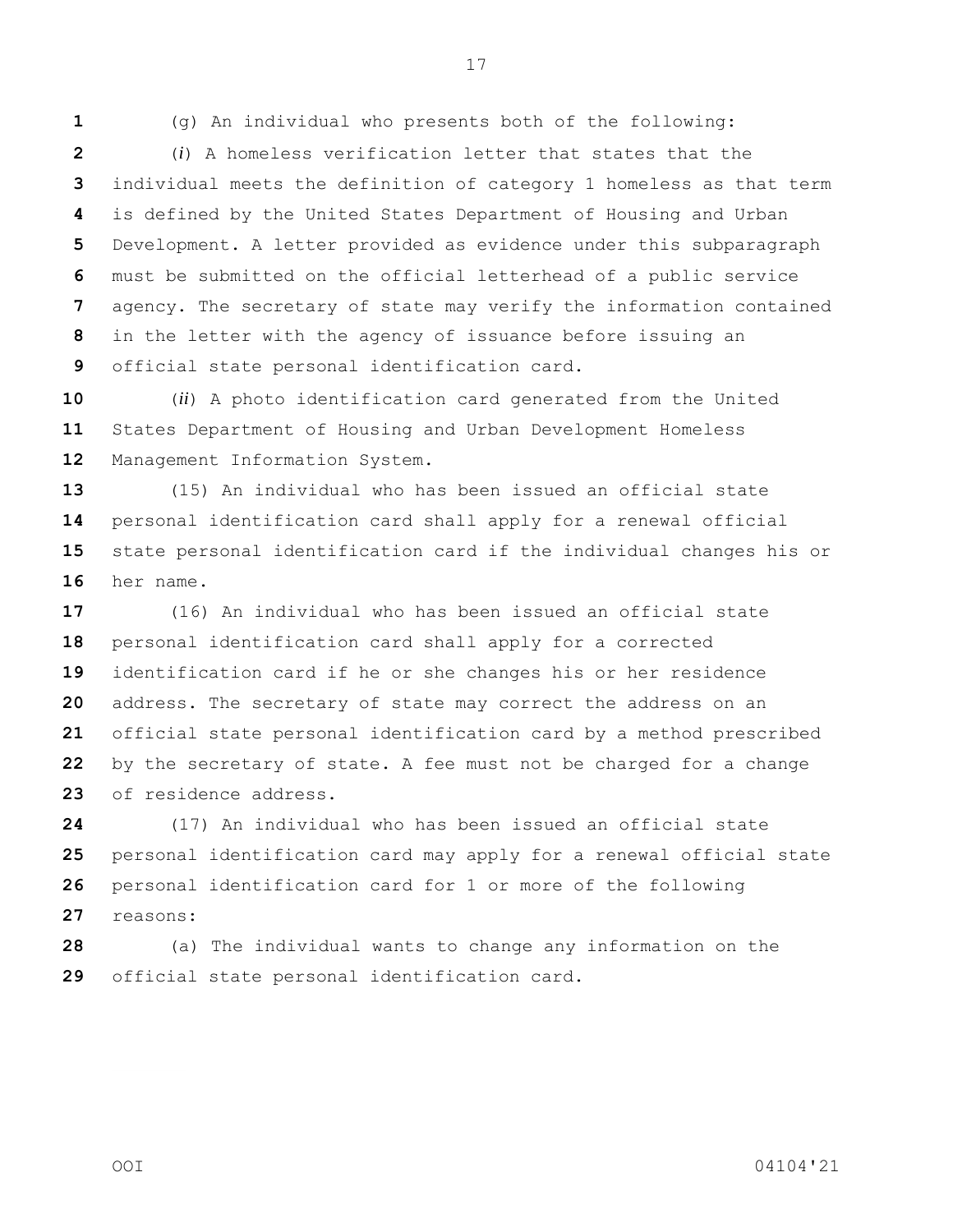(b) An official state personal identification card issued under this act is lost, destroyed, or mutilated, or becomes illegible.

 (18) An individual may indicate on an official state personal identification card in a place designated by the secretary of state his or her blood type, emergency contact information, immunization data, medication data, or a statement that the individual is deaf.

 (19) The secretary of state shall develop and shall, in conjunction with the department of state police, implement a process using the L.E.I.N. or any other appropriate system that limits access to law enforcement that allows law enforcement agencies of this state to access emergency contact information and, beginning July 1, 2021, to view a communication impediment designation that the holder of an official state personal identification card has voluntarily provided to the secretary of state.

 (20) If an applicant provides proof to the secretary of state that he or she is a minor who has been emancipated under 1968 PA 293, MCL 722.1 to 722.6, the official state personal identification card must bear the designation of the individual's emancipated status in a manner prescribed by the secretary of state.

 (21) The secretary of state shall inquire of each individual who applies for or who holds an official state personal identification card, in person or by mail, whether he or she agrees to participate in the anatomical gift donor registry under part 101 of the public health code, 1978 PA 368, MCL 333.10101 to 333.10123. An individual who has agreed to participate in the donor registry is not considered to have revoked that agreement solely because the individual's official state personal identification card has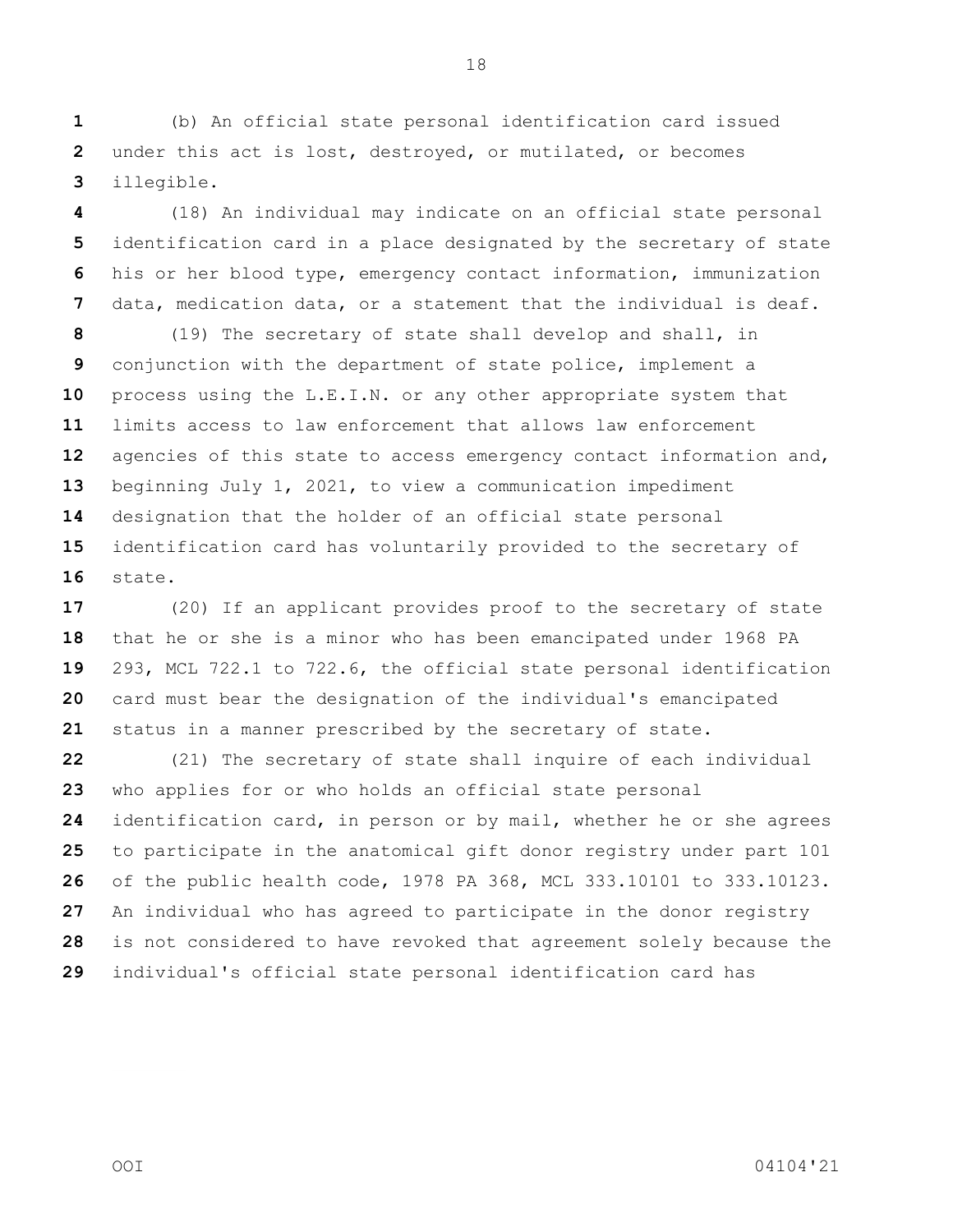expired. Enrollment in the donor registry is a legal agreement that remains binding and in effect after the donor's death regardless of the expressed desires of the deceased donor's next of kin who may oppose the donor's anatomical gift.

 (22) A valid official state personal identification card presented by the individual to whom the card is issued is considered the same as a valid state of Michigan driver license when identification is requested except as otherwise specifically provided by law.

 (23) Beginning July 1, 2021, if an official state personal identification card issued under this act is lost, destroyed, or mutilated, or becomes illegible, the individual to whom the official state personal identification card was issued may obtain a duplicate upon the payment of the fee required in subsection (24) and upon furnishing proof satisfactory to the secretary of state that the official state personal identification card has been lost, destroyed, or mutilated, or has become illegible.

 (24) Except as otherwise provided in subsection (25), for each duplicate official state personal identification card, and for each correction of an official state personal identification card, beginning July 1, 2021, an individual may apply for renewal of the official state personal identification card and pay the renewal fee prescribed in this act or the individual may, at his or her option and upon payment of the fee prescribed in this section, apply for a duplicate official state personal identification card that expires on the same date as the official state personal identification card that was lost, destroyed, or mutilated, or became illegible. The fee for a duplicate official state personal identification card is \$10.00. A renewal fee must not be charged for a change of address,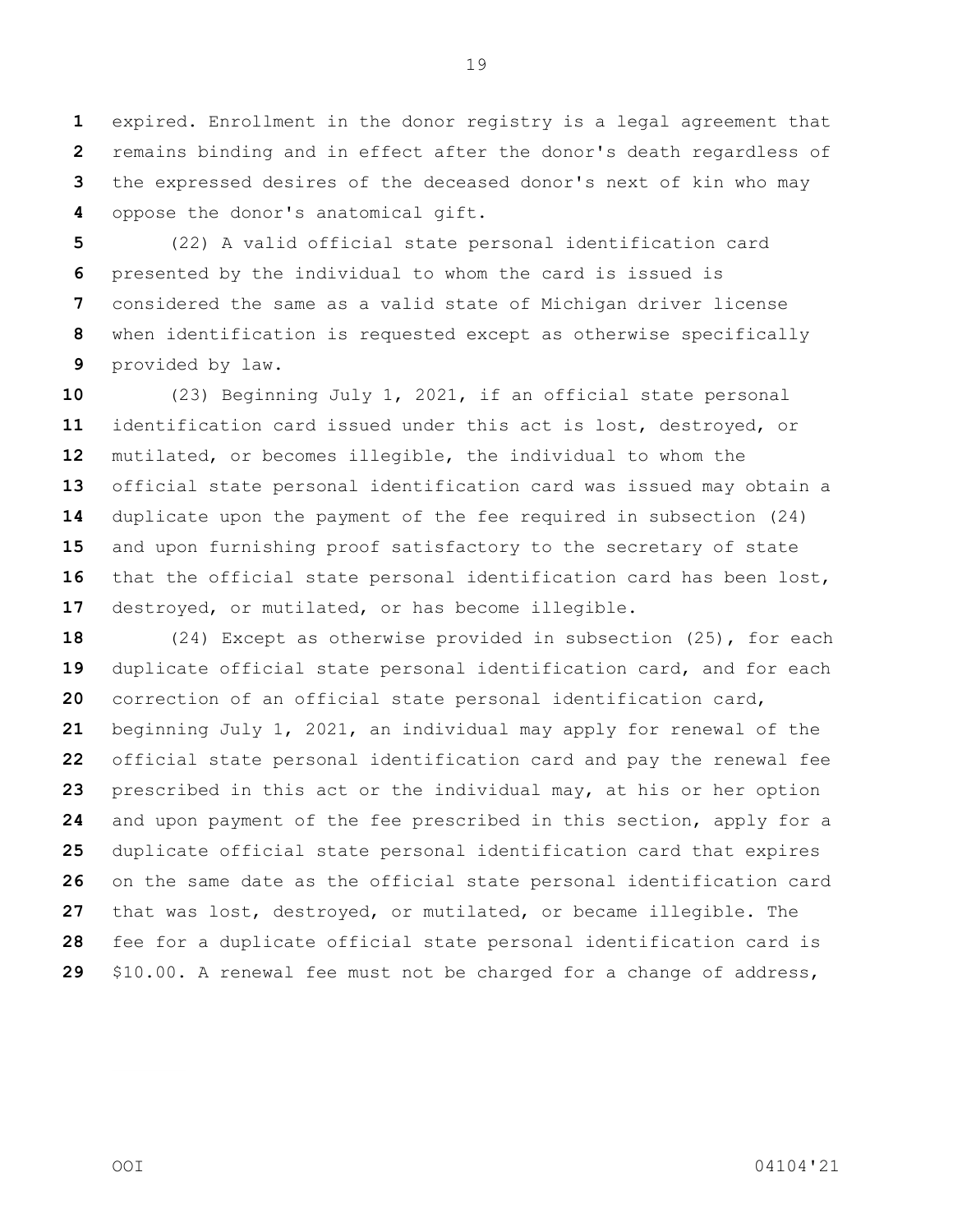a correction required to correct a department error, or to add or remove a heart insignia described in subsection (1)(d).

 (25) Except with regard to an individual who is less than 21 years of age, for each duplicate official state personal identification card, and for each correction of an official state personal identification card, beginning July 1, 2021, an individual shall apply for renewal of the official state personal identification card and pay the renewal fee prescribed in this act if the official state personal identification card was due to expire within the next 12 months. Except as otherwise provided in this act, an official state personal identification card renewed under this subsection or subsection (24) must be renewed for the combined period of the time remaining on the official state personal identification card before its renewal and the 4-year renewal period.

 (26) Notwithstanding subsection (13), an official state personal identification card that expires on or after March 1, 2020 is considered valid until March 31, 2021. Notwithstanding subsection (13), an official state personal identification card that expires after March 31, 2021 but before August 1, 2021 is considered valid until 120 days after the date of the expiration. If the secretary of state receives an application to renew an official state personal identification card that expires on or after March 1, 2020 before March 31, 2021, the secretary of state shall process the application as a renewal of an existing official state personal identification card. If the secretary of state receives an application to renew an official state personal identification card that expires after March 31, 2021 but before August 1, 2021, the secretary of state shall process the